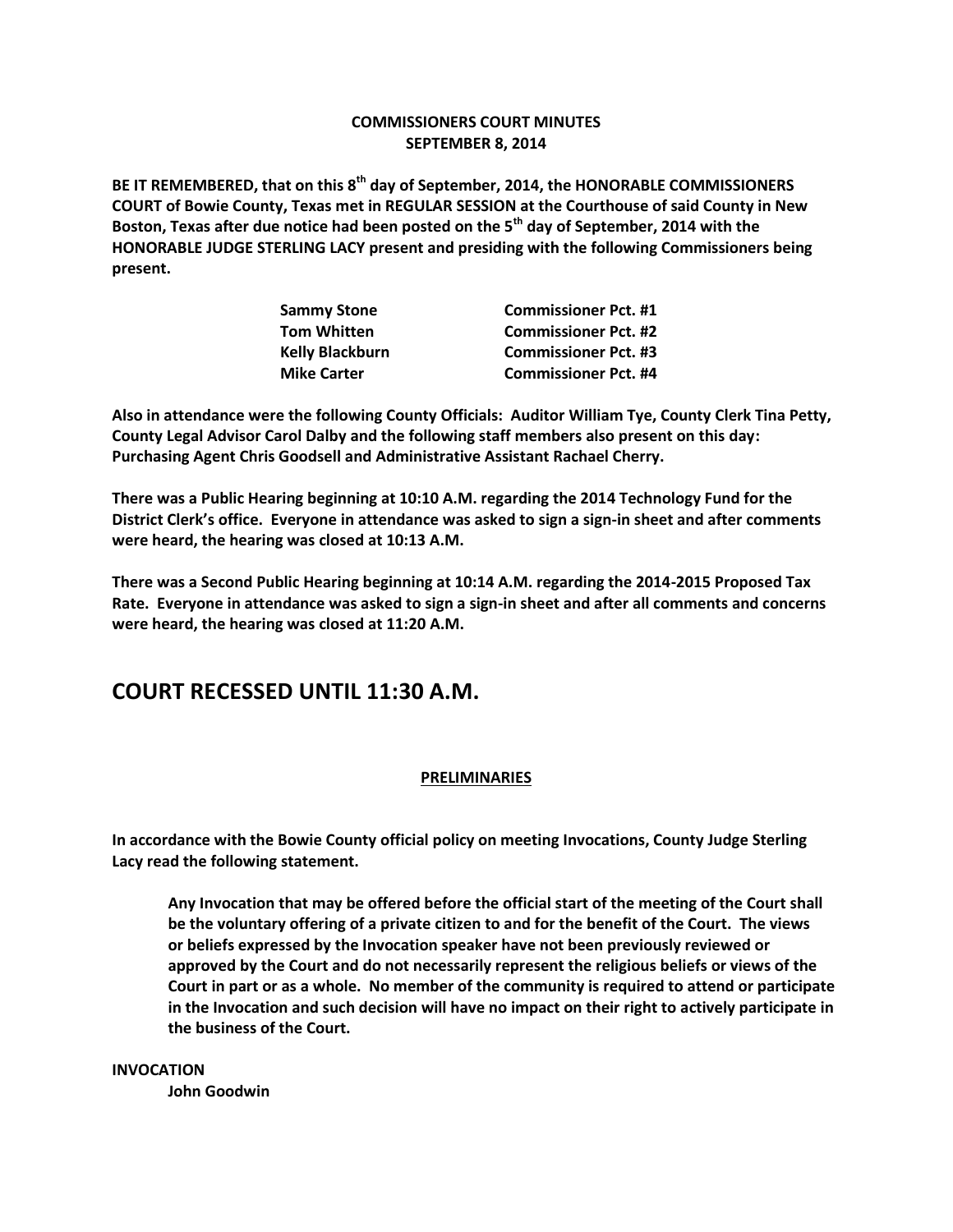**PLEDGE Pledge of Allegiance to the United States of America**

#### **ANNOUNCEMENTS None**

### **REGULAR AGENDA ITEMS**

**Court convened at 11:36 A.M. when the following ORDERS, JUDGMENTS and DECREES were had and ORDERED spread upon the minutes of the Court to-wit.**

- **Item 1: Public Comments were made by Emily Sabo, Texarkana, TX; Edwin Bilbo, DeKalb, TX (submitted request but left meeting); Gabe Tarr, New Boston, TX; and Glenn Johnson, Texarkana, TX.**
- **Item 2: Commissioner Sammy Stone responded to Public Comments.**
- **Item 3: On this 8th day of September, 2014, a motion was made by Commissioner Sammy Stone and duly second by Commissioner Mike Carter to approve Certification of the 2014 Tax Anticipation Tax Note Proceeds as Revenue. Motion was put to a vote and all voted aye and none opposed. Motion carried.**
- **Item 4: There was no action taken regarding the 2nd recommendation from Financial Advisory Committee Member Robert Worthen.**
- **Item 5: On this 8th day of September, 2014, a motion was made by Commissioner Kelly Blackburn and duly second by Commissioner Mike Carter to approve the Technology Fund for the District Clerk's Office for \$10.00. Motion was put to a vote and all voted aye and none opposed. Motion carried.**
- **Item 6: On this 8th day of September, 2014, a motion was made by Judge Lacy and duly second by Commissioner Tom Whitten to pass a resolution to designate authorized signatures for the Texas Capital Fund Contract 7214012. Motion was put to a vote and all voted aye and none opposed. Motion carried.**
- **Item 7: On this 8th day of September, 2014, a motion was made by Judge Lacy and duly second by Commissioner Mike Carter to pass a resolution to adopt Section 3 Local Opportunity Plan. Motion was put to a vote and all voted aye and none opposed. Motion carried.**
- **Item 8: On this 8th day of September, 2014, a motion was made by Judge Lacy and duly second by Commissioner Kelly Blackburn to accept the resolution to adopt Excessive Force Policy. Motion was put to a vote and all voted aye and none opposed. Motion carried.**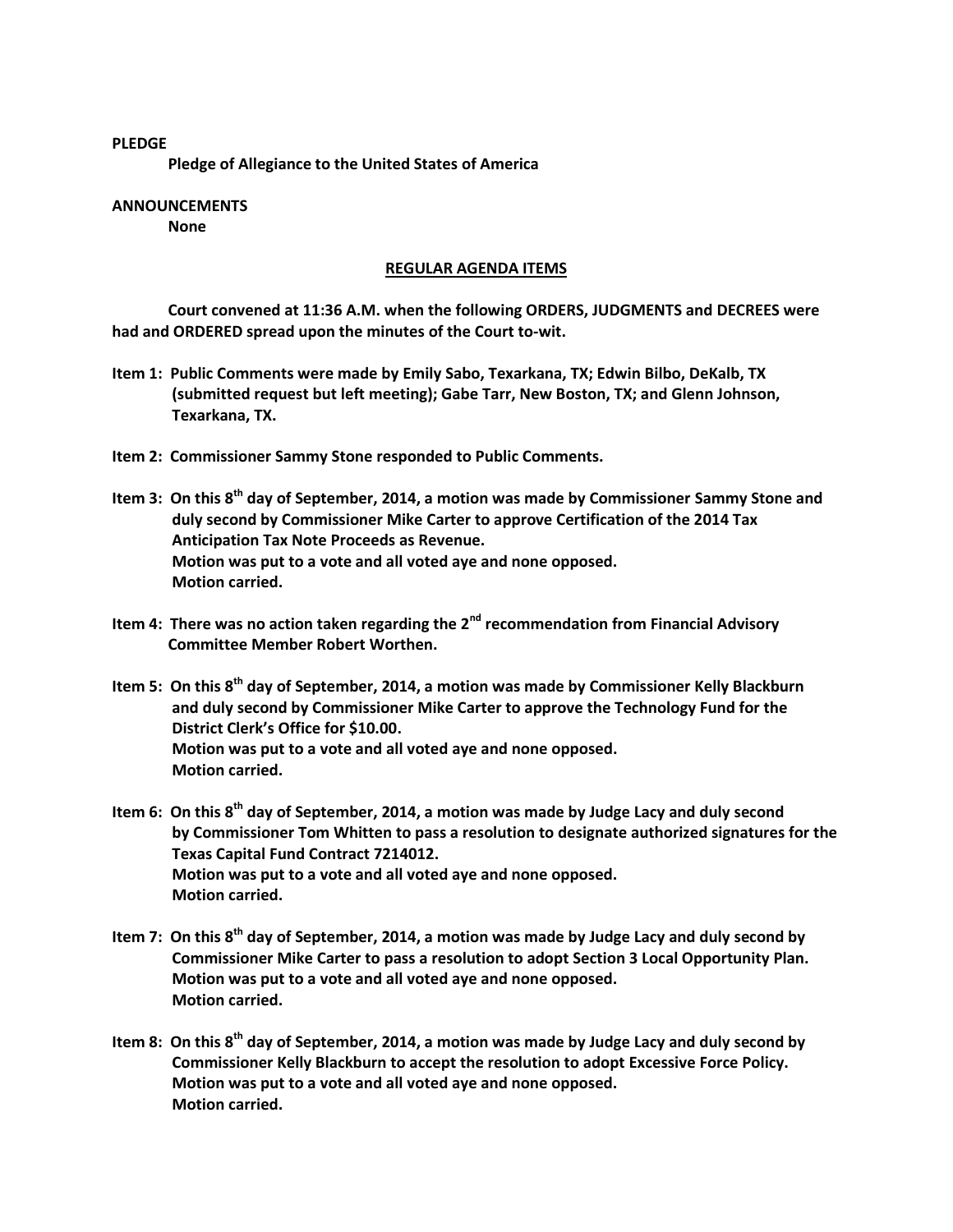- **Item 9: On this 8th day of September, 2014, a motion was made by Judge Lacy and duly second by Commissioner Kelly Blackburn to proclaim April as Fair Housing Month. Motion was put to a vote and all voted aye and none opposed. Motion carried.**
- **Item 10: This Agenda Item is passed and will be brought back at a later date (To bring back to the table a report from the Chairman of the Financial Advisory Committee regarding reimbursement of taxpayer funds from the Courthouse Security Fund).**
- **Item 11: This Agenda Item is passed and will be brought back at a late date (Report from the Chairman of the Financial Advisory Committee regarding reimbursement of taxpayer funds from the Courthouse Security Fund).**
- **Item 12: On this 8th day of September, 2014, a motion was made by Commissioner Kelly Blackburn and duly second by Commissioner Tom Whitten to bring back to the table authorizing payment to County employees for compensatory time. Motion was put to a vote and all voted aye and none opposed. Motion carried.**

## **COURT RECESSED AT 12:26 P.M.**

# **COURT RECONVENED AT 1:30 P.M.**

- **Item 13: On this 8th day of September, 2014, a motion was made by Commissioner Mike Carter and duly second by Commissioner Tom Whitten to authorize payment to Deputy Stephen Powell for 200 hours compensatory time. Motion was put to a vote and all voted aye and none opposed. Motion carried.**
- **Item 14: On this 8th day of September, 2014, a motion was made by Commissioner Sammy Stone and duly second by Commissioner Mike Carter to approve 2015 Sheriffs' and Constables' Fees update report. Motion was put to a vote and all voted aye and none opposed. Motion carried.**
- **Item 15: On this 8th day of September, 2014, a motion was made by Commissioner Kelly Blackburn and duly second by Commissioner Tom Whitten to approve cost recovery fee for E-Filing in the amount of \$2.00 for the County Clerk's Office. Motion was put to a vote and all voted aye and none opposed. Motion carried.**